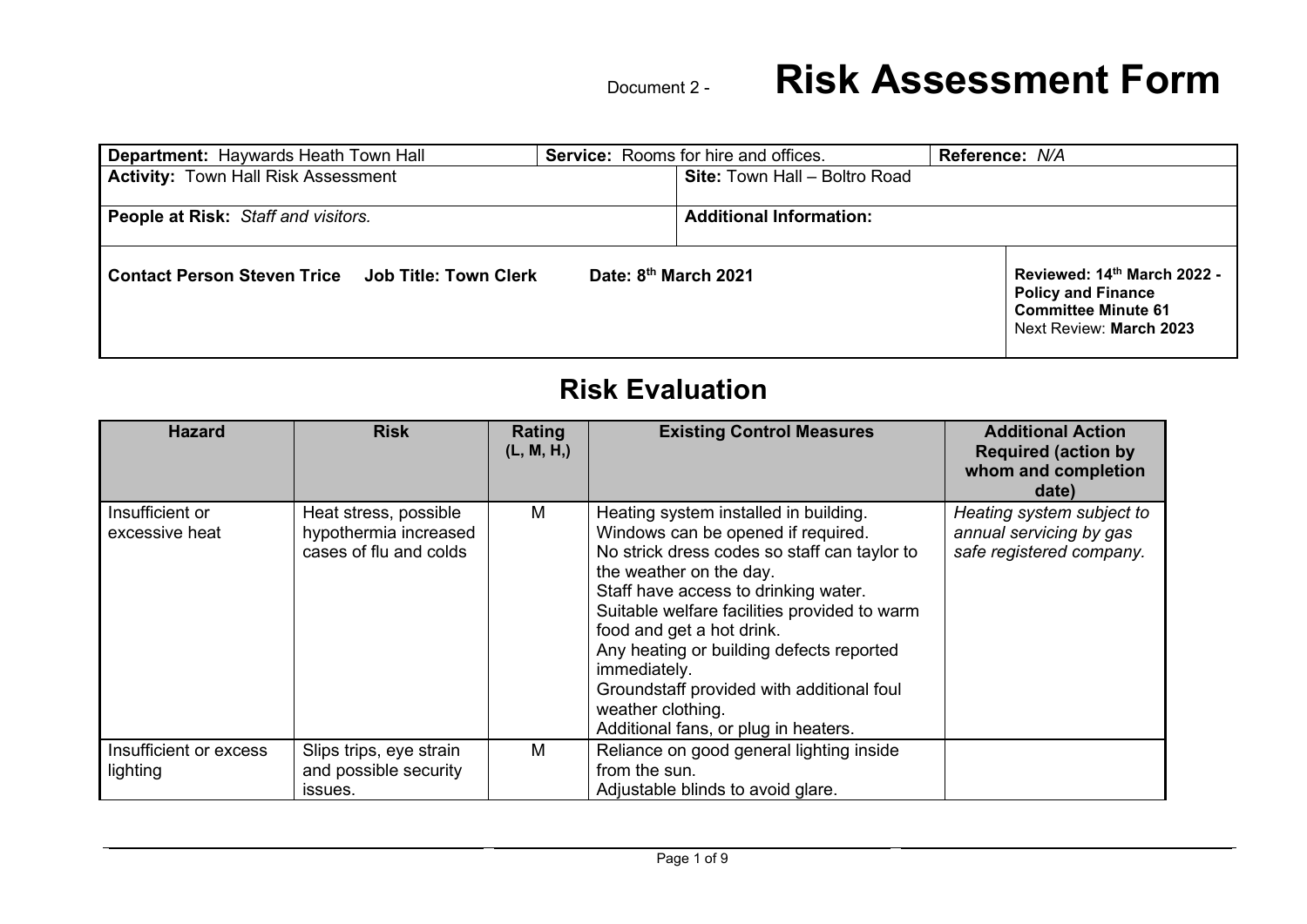| <b>Hazard</b>                | <b>Risk</b>                                                                                                                                                                                                 | Rating<br>(L, M, H) | <b>Existing Control Measures</b>                                                                                                                                                                                                                                                                                                                                                                                                                                                                                                                         | <b>Additional Action</b><br><b>Required (action by</b><br>whom and completion<br>date)                                                                                                                                                                       |
|------------------------------|-------------------------------------------------------------------------------------------------------------------------------------------------------------------------------------------------------------|---------------------|----------------------------------------------------------------------------------------------------------------------------------------------------------------------------------------------------------------------------------------------------------------------------------------------------------------------------------------------------------------------------------------------------------------------------------------------------------------------------------------------------------------------------------------------------------|--------------------------------------------------------------------------------------------------------------------------------------------------------------------------------------------------------------------------------------------------------------|
|                              |                                                                                                                                                                                                             |                     | Adequate internal lighting provided.<br>Adequate external PIR lighting provided.<br>Groundstaff have access to additional task<br>lighting or torches provided.<br>Lighting checked as part of the premises<br>inspection. Cleaner and Caretaker check for<br>defect at beginning of each shift. Caretaker<br>checking defect using checklist and reporting<br>form given to Town Clerk.                                                                                                                                                                 |                                                                                                                                                                                                                                                              |
| Slips and Trips              | Sprains, fractures<br>Trailing leads, poor or<br>damaged floor<br>surfaces<br>Poor or damaged<br>footpaths around<br>buildings & steps - ice,<br>moss, uneven surfaces<br>Cemetery boardwalk<br>(path/moss) | H                   | Defects reported immediately.<br>Adequate lighting provided.<br>Work areas and walkways kept clear. Filing<br>cabinet draws and doors kept closed when<br>not in use.<br>Good housekeeping.<br>Floors cleaned on a regular basis. Spillages<br>cleaned up immediately.<br>Floor surfaces maintained to good standard,<br>defects reported to the Town Clerk.<br>Groundstaff clear leaves and grit when icy,<br>when needed.<br>Land holding audit / regular check of sites<br>and street furniture.<br>Cleaning is undertaken outside of hiring<br>hours | Cleaner puts up warning<br>signs when using hoover<br>and when cleaning toilet<br>and kitchen areas with<br>mop.<br>Staff instructed to clean up<br>any spillages as they<br>occur.<br>Put wires around edge of<br>room, tape wire or use a<br>rubber cover. |
| <b>Electrical Appliances</b> | Electric shock, injury.<br>Fire                                                                                                                                                                             | M                   | All electrical equipment is subject to annual<br>portable appliance test (PAT).<br>Electrical equipment checked by the user for<br>defects/damage before use.                                                                                                                                                                                                                                                                                                                                                                                            | Staff instructed to not use<br>and damaged equipment<br>and report to relevant<br>Town Clerk.                                                                                                                                                                |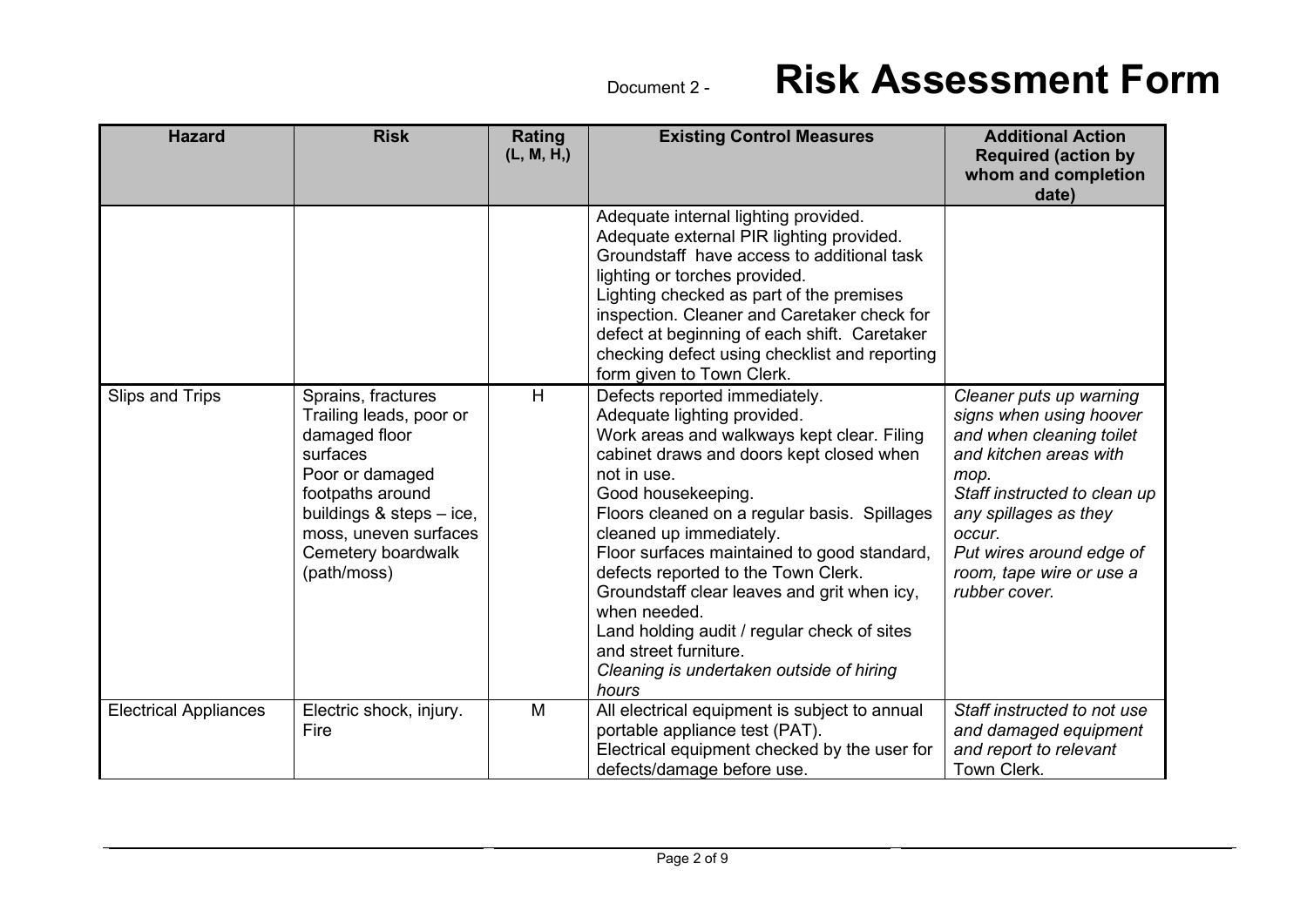| <b>Hazard</b> | <b>Risk</b>                                                                        | Rating<br>(L, M, H) | <b>Existing Control Measures</b>                                                                                                                                                                                                                                                                                                                                                                                                              | <b>Additional Action</b><br><b>Required (action by</b><br>whom and completion<br>date)                                                                                         |
|---------------|------------------------------------------------------------------------------------|---------------------|-----------------------------------------------------------------------------------------------------------------------------------------------------------------------------------------------------------------------------------------------------------------------------------------------------------------------------------------------------------------------------------------------------------------------------------------------|--------------------------------------------------------------------------------------------------------------------------------------------------------------------------------|
|               |                                                                                    |                     | Fixed electrical systems are checked by a<br>qualified electrician every 5 years.<br>Liquid spills mopped up immediately.<br>Any defects reported immediately, defective<br>equipment taken out of use and promptly<br>replaced.<br>Sockets not overloaded.<br><b>RCD included in circuits?</b><br><b>Plug in RCD's?</b>                                                                                                                      |                                                                                                                                                                                |
| Lift          | Getting trapped inside                                                             |                     | Review lift safety policy, Making lift alarm<br>louder.<br>6 monthly Statutory examinations of the lift.<br>Alarm in the lift, in case of being trapped is<br>this every tested and where does the alarm<br>go to?<br>Signs required outside the lift doors stating<br>no use in event of a fire alarm.<br>Evacuation chair provided.<br>A lone worker is not permitted to use the lift<br>when there are no other people in the<br>premises. |                                                                                                                                                                                |
| Fire          | Smoke inhalation,<br>burns or fatality.<br>Untidy office blocking<br>access routes | H                   | Fire drills carried out regularly.<br>Fire drill procedures included in all staff<br>inductions.<br>Trained Fire Wardens in place.<br>Fire escape routes and exits identified by<br>signage and lit where required.<br>All fire exits kept clear.<br>Action in the event of a fire signs displayed<br>by all fire exits.                                                                                                                      | <b>Cleaner and Caretaker</b><br>check kitchen appliances<br>after hirers have finished.<br>Make a notice for what to<br>do if you smell gas.<br>Fire safety training for staff |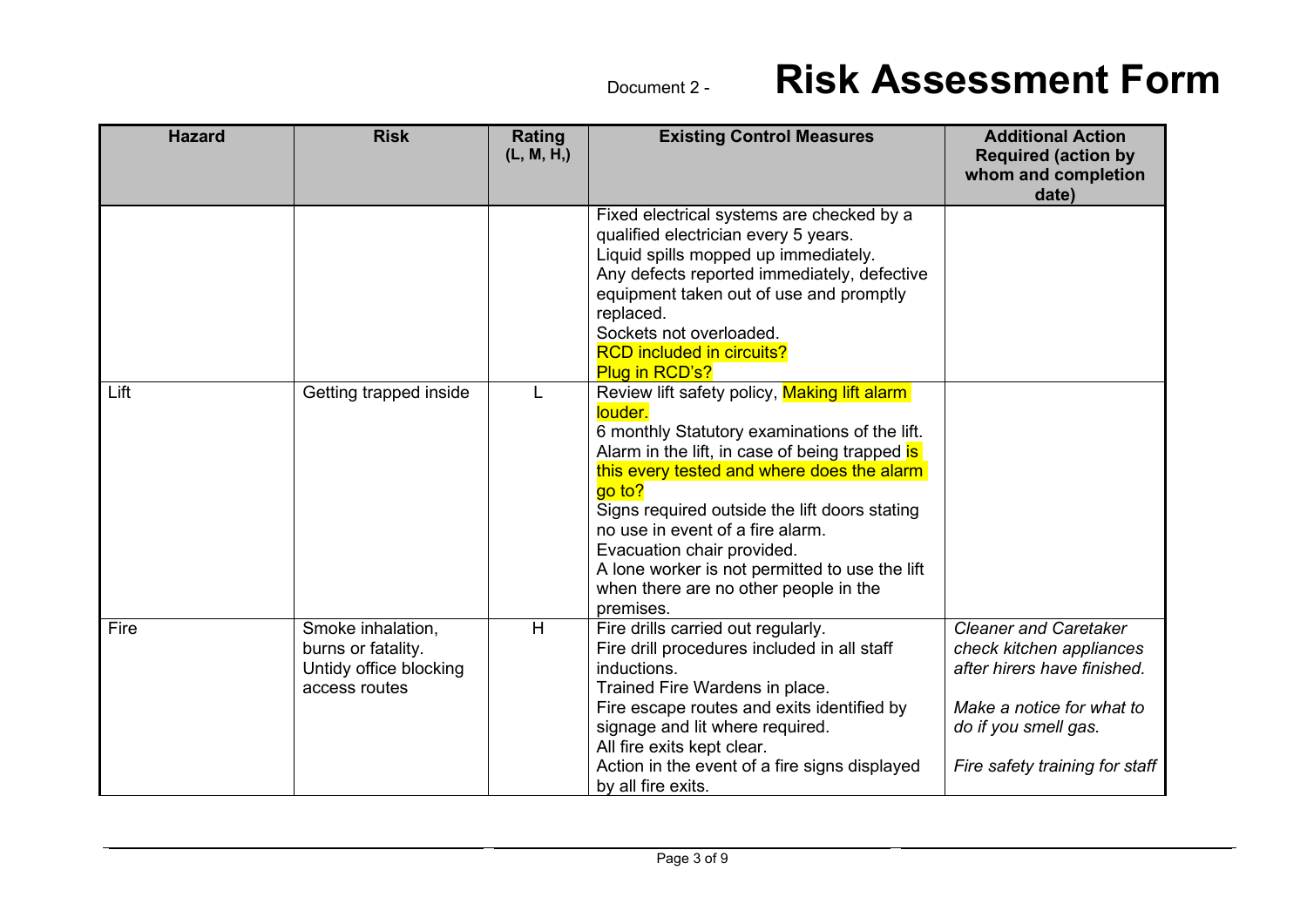| <b>Hazard</b>    | <b>Risk</b>                                                                         | Rating<br>(L, M, H) | <b>Existing Control Measures</b>                                                                                                                                                                                                                                                                                                                                                                                                                                                                                                                                                                                               | <b>Additional Action</b><br><b>Required (action by</b><br>whom and completion<br>date)                                                                                                                                                                                                                                                                                            |
|------------------|-------------------------------------------------------------------------------------|---------------------|--------------------------------------------------------------------------------------------------------------------------------------------------------------------------------------------------------------------------------------------------------------------------------------------------------------------------------------------------------------------------------------------------------------------------------------------------------------------------------------------------------------------------------------------------------------------------------------------------------------------------------|-----------------------------------------------------------------------------------------------------------------------------------------------------------------------------------------------------------------------------------------------------------------------------------------------------------------------------------------------------------------------------------|
|                  |                                                                                     |                     | Fire exits can be opened from the inside<br>even if locked.<br>Fire alarm points, emergency lighting and<br>fire extinguishers tested and maintained.<br>Any heaters in use switched off at the end of<br>the working day.<br>Combustible materials kept away from<br>heaters.<br>Waste bins emptied on a regular basis.<br>Electrical leads not overloaded.<br>Fire risk assessment completed for<br>premises, and reviewed annually<br>Fire Log Book contains records<br>Instructions in kitchen on how to handle<br>equipment<br>Smoking in car park (Town Hall)<br>Fire assembly point located in car park<br>(Town Hall). | Future action - look into<br>doors that automatically<br>close behind people for<br>fire safety<br>Tidy office when needed<br>and keeping access clear<br>Dispose of butts in butt bin<br>and it should be emptied<br>regularly<br>Write a policy for hirers<br>and run through procedure<br>when the book with us<br>See additional actions in<br>latest Fire Risk<br>Assessment |
| <b>First Aid</b> | Lack of suitable first<br>aid resulting in delay<br>receiving medical<br>attention. | H                   | All Groundstaff are EFAW trained, Clerk of<br>Works and Assistant to the Town Clerk<br><b>EFAW trained, Head Groundsman FAW</b><br>trained.<br>First aid kits in both kitchens and<br>Groundworkers depot and in all groundworks<br>vehicles.<br>Public access AED located by the entrance<br>to the Town hall.<br>First aid kits checked by Assistant to the<br>Town Clerk.<br>First aid signage displayed.                                                                                                                                                                                                                   | Completed reports must<br>be removed and securely<br>filed to comply with GDPR.                                                                                                                                                                                                                                                                                                   |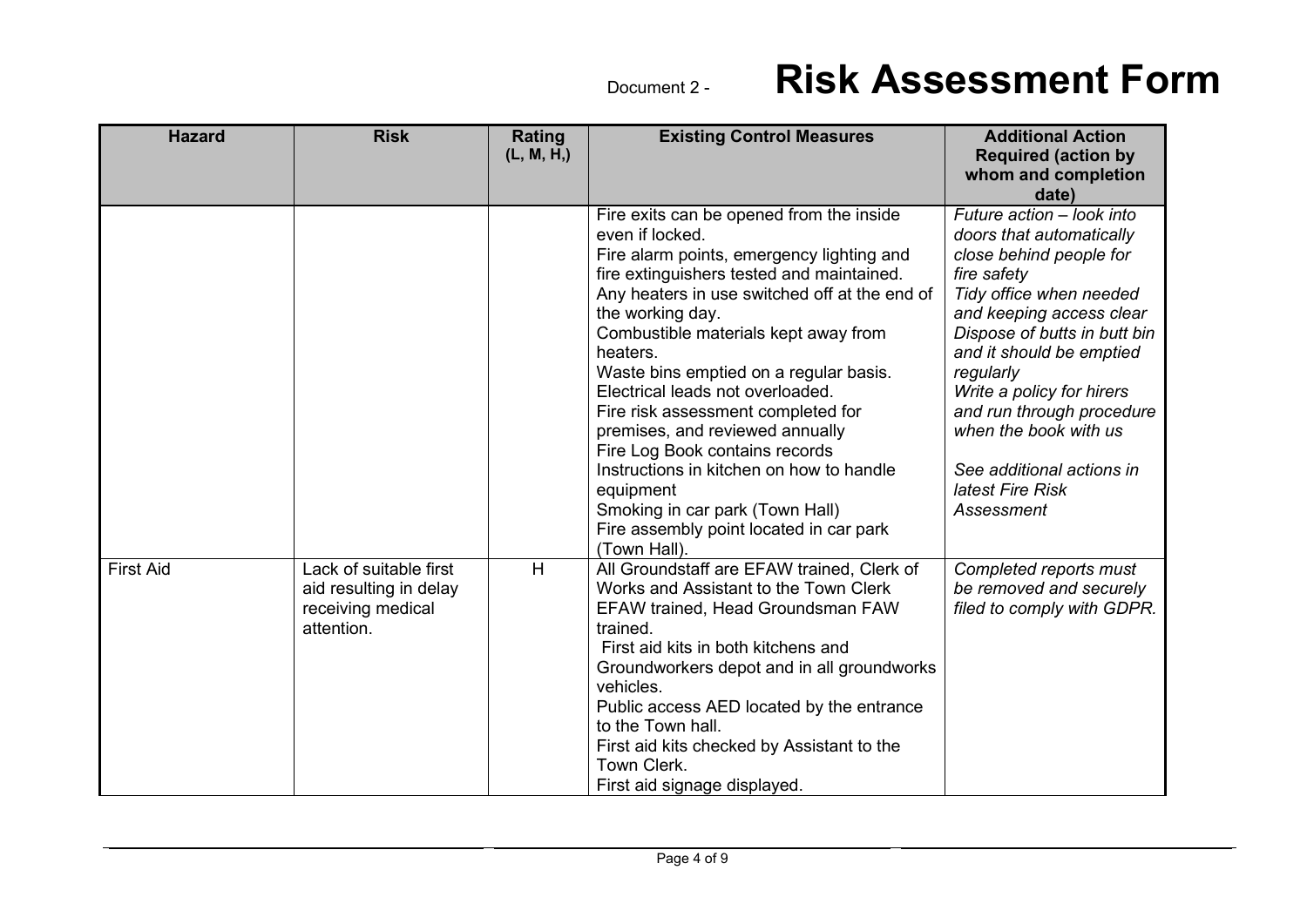| <b>Hazard</b>                      | <b>Risk</b>                                      | Rating<br>(L, M, H) | <b>Existing Control Measures</b>                                                                                                                                                                                                                                                                                                                                                                        | <b>Additional Action</b><br><b>Required (action by</b><br>whom and completion<br>date)                                      |
|------------------------------------|--------------------------------------------------|---------------------|---------------------------------------------------------------------------------------------------------------------------------------------------------------------------------------------------------------------------------------------------------------------------------------------------------------------------------------------------------------------------------------------------------|-----------------------------------------------------------------------------------------------------------------------------|
|                                    |                                                  |                     | <b>First Aid companies brought in for events.</b><br><b>Accident book located in Groundstaff Depot</b><br>and one by each of the first aid kits in<br>kitchens,                                                                                                                                                                                                                                         |                                                                                                                             |
| <b>Display Screen</b><br>Equipment | Back pain, headaches,<br>eyesight deterioration. |                     | Adjustable blinds to avoid glare.<br>Regular breaks taken.<br>Workstation assessments carried out and<br>reviewed as appropriate.<br>Lighting and temperature suitably controlled.<br>Laptops used with docking station, screen,<br>keyboard and mouse.<br>Adjustable computer chairs provided.<br>Staff encouraged to report any symptoms or<br>problems.                                              | <b>Review work stations</b>                                                                                                 |
| <b>Manual Handling</b>             | Back injuries, cuts and<br>abrasions             | H                   | Trolley available where required.<br>High shelves used for storing light and<br>infrequently used items.<br>Heavy items stored at low level.<br>Separate manual handling assessment<br>undertaken as required.<br>Training in manual handling carried out,<br>where necessary.<br>Team lifting if required.<br>Correct posture when lifting.<br>Safety footwear issued to Groundstaff and<br>caretaker. | Stack piles of chairs with<br>back facing out for easy<br>insertion of trolley to move<br>$-$ maximum stack of 5<br>chairs. |
| Cleaning chemicals                 |                                                  |                     | <b>COSHH Assessments undertaken?</b><br><b>Safety Data Sheets Available?</b><br>Safe storage of substances?<br>Use by authorised staff?                                                                                                                                                                                                                                                                 |                                                                                                                             |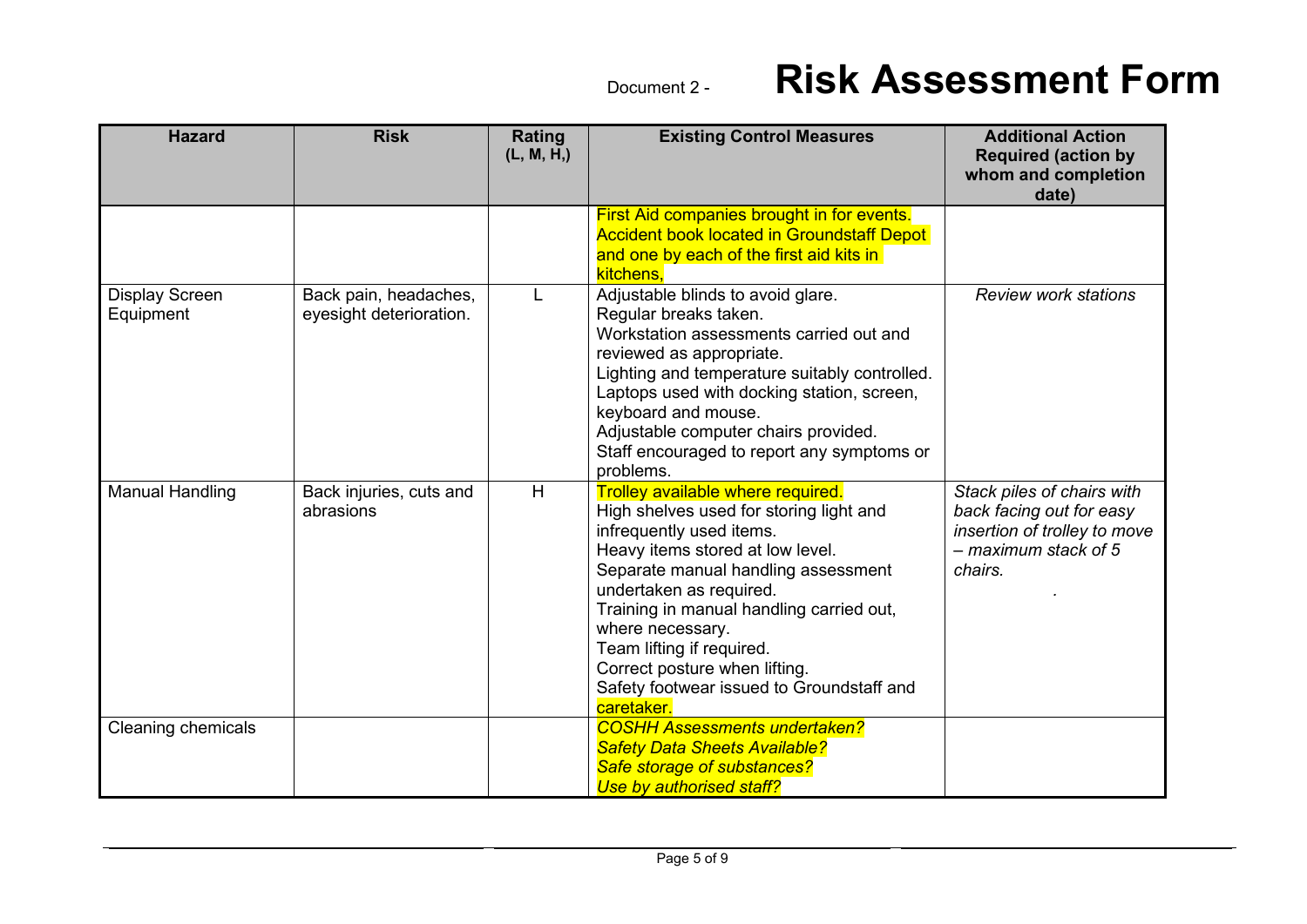| <b>Hazard</b>                                                                          | <b>Risk</b>                                                                                                                                                                    | Rating<br>(L, M, H) | <b>Existing Control Measures</b>                                                                                                                                                                                                                                                                                                                                                                                                                      | <b>Additional Action</b><br><b>Required (action by</b><br>whom and completion<br>date)                       |
|----------------------------------------------------------------------------------------|--------------------------------------------------------------------------------------------------------------------------------------------------------------------------------|---------------------|-------------------------------------------------------------------------------------------------------------------------------------------------------------------------------------------------------------------------------------------------------------------------------------------------------------------------------------------------------------------------------------------------------------------------------------------------------|--------------------------------------------------------------------------------------------------------------|
|                                                                                        |                                                                                                                                                                                |                     | Substances are all designated non-<br>hazardous??<br>Disposal of empty containers?                                                                                                                                                                                                                                                                                                                                                                    |                                                                                                              |
| Poor storage                                                                           | Injury from dislodged<br>items or collapse of<br>shelves<br>Depot - Equipment<br>hanging on nails,<br>ladders not stored<br>securely, storage of<br>COSHH (sorted Jan<br>2013) |                     | High shelves used for storing light and<br>infrequently used items.<br>Heavy items to be stored at low level.<br>Access equipment available, for example,<br>hop-up step, step ladders for higher shelves.<br>Checked as part of the premises inspection.<br>Cleaner and Caretaker check for defect at<br>beginning of each shift. Caretaker checking<br>defect using checklist and reporting form<br>given to Town Clerk.                            | Lack of storage (office and<br>kitchen)<br>Fire hazard storing paper<br>in attic check with fire<br>marshall |
| Work in loft area                                                                      | Falls when gaining<br>access to loft<br>Falls through ceiling<br>Slip/trip due to poor<br>lighting/poor<br>housekeeping/uneven<br>or damaged floors                            | M                   | Access to loft is by the lift: key required to<br>access this level.<br>Access can also be achieved by a purpose<br>fitted EN131 compliant loft ladder.<br>Access hatch is lowered by use of a pole<br>which is held in the office.<br>Floor is a concrete floor.<br>Staff accessing loft monitor trip hazards and<br>housekeeping and would report any<br>concerns.<br>Adequate lighting installed in loft area, staff<br>would report any problems. |                                                                                                              |
| Use of Step Ladders<br>(predominantly for<br>maintenance (ie<br>changing light bulbs)) | Falls/fractures/<br>bruising                                                                                                                                                   | M                   | Only industrial class stepladders used (ie<br>Class 1 or EN131 standard).<br>Loads not carried whilst climbing the<br>stepladder. Carried loads should be placed                                                                                                                                                                                                                                                                                      | <b>Upgrading step ladder for</b><br>office<br>Make sure someone<br>assists ladder user                       |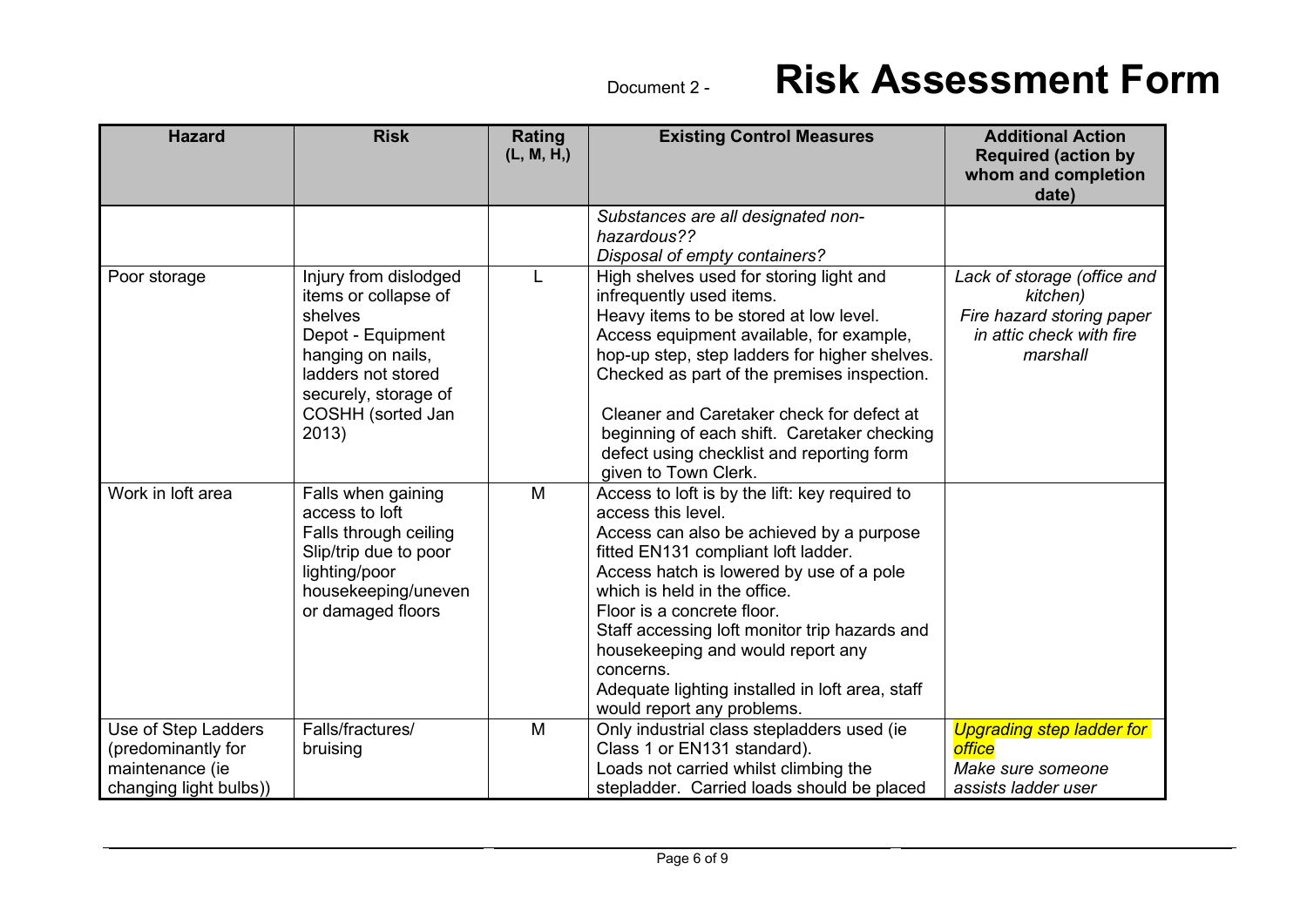| <b>Hazard</b>                                                           | <b>Risk</b>                   | Rating<br>(L, M, H) | <b>Existing Control Measures</b>                                                                                                                                                                                                                                                                                                                                                                                                                                                                                                                                                                                                                                                                                | <b>Additional Action</b><br><b>Required (action by</b><br>whom and completion                                                                                                                                                 |
|-------------------------------------------------------------------------|-------------------------------|---------------------|-----------------------------------------------------------------------------------------------------------------------------------------------------------------------------------------------------------------------------------------------------------------------------------------------------------------------------------------------------------------------------------------------------------------------------------------------------------------------------------------------------------------------------------------------------------------------------------------------------------------------------------------------------------------------------------------------------------------|-------------------------------------------------------------------------------------------------------------------------------------------------------------------------------------------------------------------------------|
|                                                                         |                               |                     |                                                                                                                                                                                                                                                                                                                                                                                                                                                                                                                                                                                                                                                                                                                 | date)                                                                                                                                                                                                                         |
|                                                                         |                               |                     | at an intermediate height or passed up by an<br>assistant.<br>Only one person ascends the stepladder at<br>any one time.<br>Avoid over-reaching or excessive side<br>pressure.<br>DO NOT use stepladder as a means of<br>access to another location.<br>DO NOT use the top two rungs.<br>Try to avoid using the stepladder sideways<br>on, always try to use it facing the surface.<br>Avoid positioning in front of doorways and<br>windows that can open.<br>Ladders always used on stable flat floor<br>whilst ensuring floor area around base of<br>stepladder is kept clear<br>Stepladder to be inspected prior to use. Any<br>defects to be reported & damaged<br>equipment taken immediately out of use. | Ensure users have been<br>briefed in the safe use of<br>stepladders - refer to<br><b>Ladder Association leaflet</b><br>LA455<br>HSE strongly recommend<br>a formal 6-monthly<br>recorded inspection by a<br>competent person. |
| Work equipment (ie<br>shredders, copiers etc)<br><b>Disabled Toilet</b> | Falling, getting stuck        | L<br>H              | Use of standard office equipment - CE<br>marked equipment.<br>Copier subject to external breakdown<br>maintenance and servicing - staff can only<br>touch what is coloured green in the machine.<br>Shredder has interlock on cover / door.<br>Instruction in use of the equipment.<br>Regular checks.                                                                                                                                                                                                                                                                                                                                                                                                          | N/A<br>Installing disabled toilet                                                                                                                                                                                             |
|                                                                         |                               |                     | Floors cleaned regularly.                                                                                                                                                                                                                                                                                                                                                                                                                                                                                                                                                                                                                                                                                       | alarm                                                                                                                                                                                                                         |
| <b>Disabled Toilet</b>                                                  | Getting burnt by hot<br>water | H                   | Blended water provided to handwash basin.<br>Regular temperature checks.                                                                                                                                                                                                                                                                                                                                                                                                                                                                                                                                                                                                                                        |                                                                                                                                                                                                                               |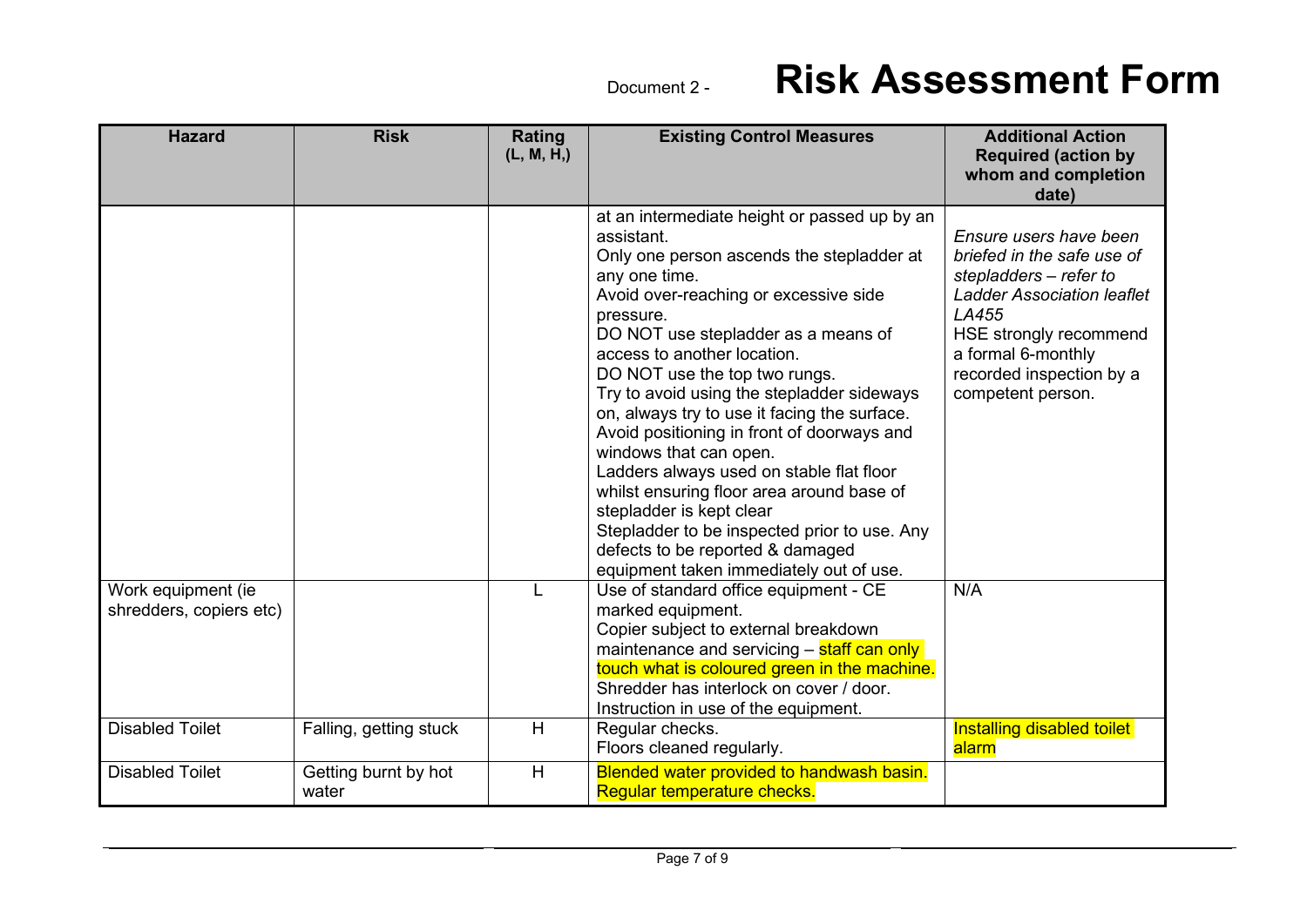| <b>Hazard</b>                            | <b>Risk</b>                                                                        | Rating<br>(L, M, H) | <b>Existing Control Measures</b>                                                                                                                                                                                                                                                                                                     | <b>Additional Action</b><br><b>Required (action by</b><br>whom and completion<br>date)                                                                                                                                           |
|------------------------------------------|------------------------------------------------------------------------------------|---------------------|--------------------------------------------------------------------------------------------------------------------------------------------------------------------------------------------------------------------------------------------------------------------------------------------------------------------------------------|----------------------------------------------------------------------------------------------------------------------------------------------------------------------------------------------------------------------------------|
| Poor standards of<br>hygiene and welfare | General<br>discomfort/illness<br>Substances hazardous<br>to health                 | $\overline{H}$      | Premises cleaned on a regular basis.<br>Staff maintain high standard of hygiene.<br>Building maintained and all defects reported<br>to the Town Clerk.<br>Toilets supplied with hot and cold water,<br>soap and hand drying facility.<br>Staff room/kitchen facilities provided.<br>Staff encouraged to report problems<br>promptly. | Hot water in toilets<br>Make sure hirers know<br>they are responsible for<br>rubbish<br>Urgent action - mens toilet<br>sink is blocked<br>Hygiene issue re. no hot<br>water in the toilets<br><b>Follow COSHH</b><br>regulations |
| Welfare unit/hot water<br>boiler         | Getting burnt by hot<br>water                                                      | H                   | Blended water provided to handwash basin?<br>Regular temperature checks.<br>Hot water signs displayed?                                                                                                                                                                                                                               |                                                                                                                                                                                                                                  |
| Car park                                 | Vehicles, dark at night<br>(Injury, death, slips &<br>trips)                       | H                   | Check the car park in instances of adverse<br>weather.<br>Sufficient Lighting.<br>Pedestrian routes and carpark surfaces<br>checked for damage?                                                                                                                                                                                      | <b>Installing handrails</b> , keep<br>salt bins filled, emergency<br>lighting, groundstaff<br>checking areas in morning<br>Driving with caution                                                                                  |
| Leptospirosis /Weil's<br>disease         | Serious and possible<br>life threating condition<br>from contact with rat<br>urine | M                   | Check the car park and surrounding areas<br>for evidence of rats.<br>Staff encouraged to report any evidence of<br>rats immediately.<br>Bins emptied regularly to discourage rats.<br>Use of pest controllers once reported.                                                                                                         | Encourage staff working<br>outside to wash hands<br>before<br>eating/drinking/smoking<br>and going to the toilet.                                                                                                                |
| Icy / snowy surfaces                     | Slips and falls, leading<br>to injury                                              | M                   | Grit bins in car park.<br>Ground staff responsible for clearing snow<br>and laying grit.                                                                                                                                                                                                                                             | Annual salt audit and<br>winter management plan.                                                                                                                                                                                 |
| <b>Street furniture</b>                  | Injuries &accidents                                                                | H                   | Land holding audit / regular check of sites.                                                                                                                                                                                                                                                                                         | Insurance Requirement.                                                                                                                                                                                                           |